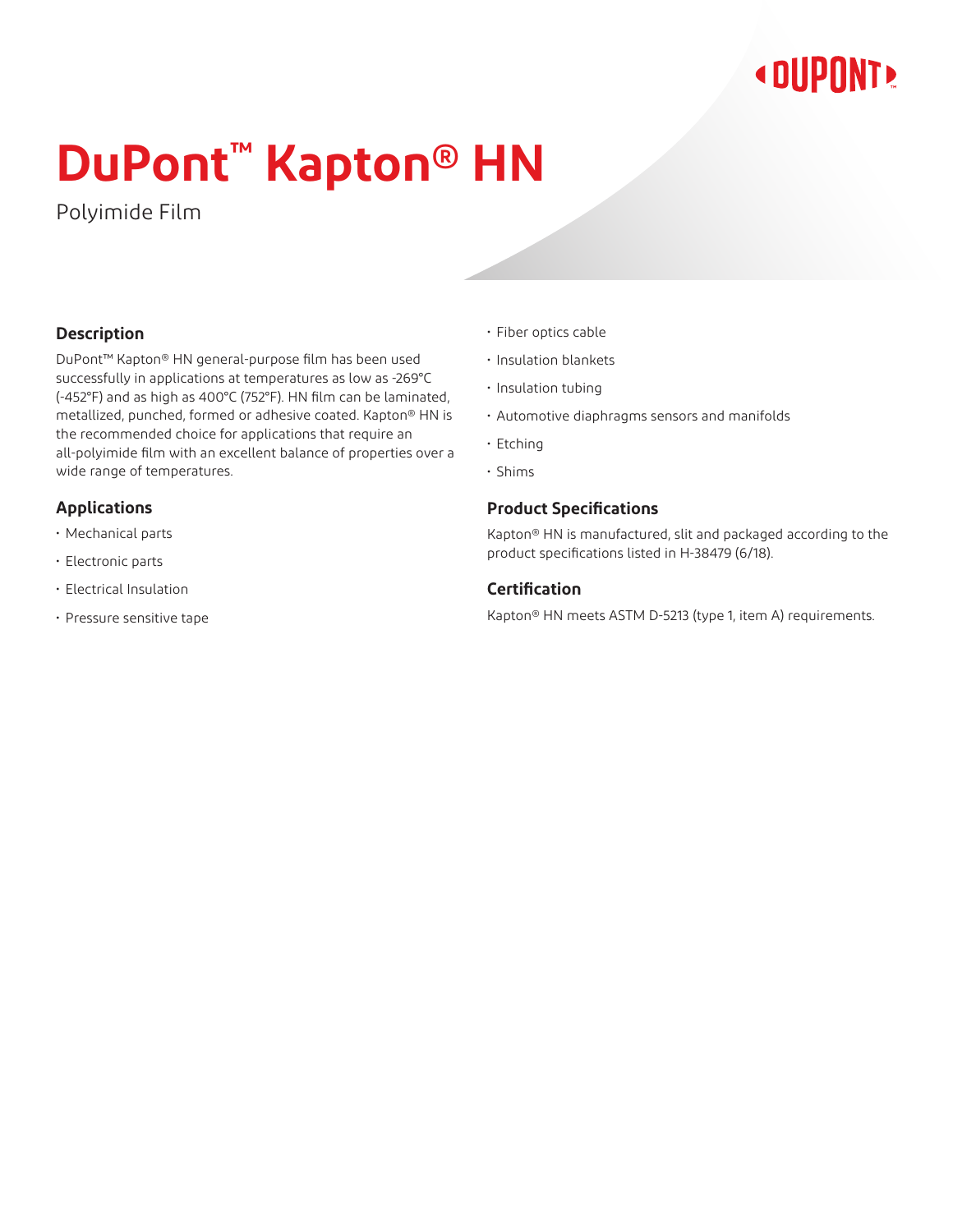# **Table 1 – Physical Properties of DuPont™ Kapton® HN at 23°C (73°F)**

| Property                                                           | <b>Unit</b>    | .05 mil 12.7um                   | $1$ mil $25 \mu m$              | $2$ mil 50 $\mu$ m              | 3 mil 75um                      | $5$ mil 125 $\mu$ m             | <b>Test Method</b>                         |
|--------------------------------------------------------------------|----------------|----------------------------------|---------------------------------|---------------------------------|---------------------------------|---------------------------------|--------------------------------------------|
| Ultimate Tensile Strength<br>at 23°C, (73°F)<br>at 200°C (392°F)   | psi (MPa)      | 33,500 (231)<br>20,000 (138)     | 33,500 (231)<br>20,000 (138)    | 33,500 (231)<br>20,000 (138)    | 33,500 (231)<br>20,000 (138)    | 33,500 (231)<br>20,000 (138)    | ASTM D-882-91, Method A*                   |
| Ultimate Elongation<br>at 23°C, (73°F)<br>at 200°C (392°F)         | $\%$           | 65<br>68                         | 72<br>83                        | 72<br>83                        | 78<br>83                        | 82<br>83                        | ASTM D-882-91. Method A                    |
| Tensile Modulus<br>at 23°C, (73°F)<br>at 200°C (392°F)             | psi (GPa)      | 400,000 (2.76)<br>160,000 (1.10) | 400,000 (2.76)<br>290,000 (2.0) | 400,000 (2.76)<br>290,000 (2.0) | 400,000 (2.76)<br>290,000 (2.0) | 400,000 (2.76)<br>290,000 (2.0) | ASTM D-882-91, Method A                    |
| Density                                                            | $q$ /cc        | 1.42                             | 1.42                            | 1.42                            | 1.42                            | 1.42                            | ASTM D-1505-90                             |
| MIT Folding Endurance                                              | cycles         | >285,000                         | 285,000                         | 55,000                          | 6,000                           | 5,000                           | ASTM D-2176-89                             |
| Tear Strength-propagating<br>(Elmendorf), N (lbf)                  |                | <b>NA</b>                        | 0.07(0.02)                      | 0.21(0.02)                      | 0.38(0.02)                      | 0.58(0.02)                      | ASTM D-1922-89                             |
| Tear Strength, Initial (Graves), N (lbf)                           |                | 3.5(1.6)                         | 7.2(1.6)                        | 16.3(1.6)                       | 26.3(1.6)                       | 46.9(1.6)                       | ASTM D-1004-90                             |
| Yield Point at 3%<br>at 23°C, (73°F)<br>at 200°C (392°F)           | MPa (psi)      | 69 (10,000)<br>41 (6,000)        | 69 (10,000)<br>41 (6,000)       | 69 (10,000)<br>41 (6,000)       | 69 (10,000)<br>41 (6,000)       | 69 (10,000)<br>41 (6,000)       | ASTM D-882-91                              |
| Stress to produce 5% elong.<br>at 23°C, (73°F)<br>at 200°C (392°F) | MPa (psi)      | 90 (13,000)<br>62 (9,000)        | 90 (13,000)<br>62 (9,000)       | 90 (13,000)<br>62 (9,000)       | 90 (13,000)<br>62 (9,000)       | 90 (13,000)<br>62 (9,000)       | ASTM D-882-92                              |
| Impact Strength at 23°C, (73°F)                                    | $N$ cm (ft lb) | 78 (0.58)                        | 78 (0.58)                       | 78 (0.58)                       | 78 (0.58)                       | 78 (0.58)                       | DuPont Pneumatic Impact Test               |
| Coefficient of Friction, kinetic<br>(film-to-film)                 |                | 0.48                             | 0.48                            | 0.48                            | 0.48                            | 0.48                            | ASTM D-1894-90                             |
| Coefficient of Friction, static<br>(film-to-film)                  |                | 0.63                             | 0.63                            | 0.63                            | 0.63                            | 0.63                            | ASTM D-1894-90                             |
| Refractive Index (sodium D line)                                   |                | 1.70                             | 1.70                            | 1.70                            | 1.70                            | 1.70                            | ASTM D-542-90                              |
| Poisson's Ratio                                                    |                | 0.34                             | 0.34                            | 0.34                            | 0.34                            | 0.34                            | Avg. three samples, elongated at 5, 7, 10% |
| Low temperature flex life                                          |                | pass                             | pass                            | pass                            | pass                            | pass                            | IPC-TM-650, Method 2.6.18                  |

\*Specimen size 25 x 150 mm (1.6 in); jaw separation 100 mm (4 in), jaw speed, 50mm/min (2 in/min). Ultimate refers to the tensile strength and elongation measured at break.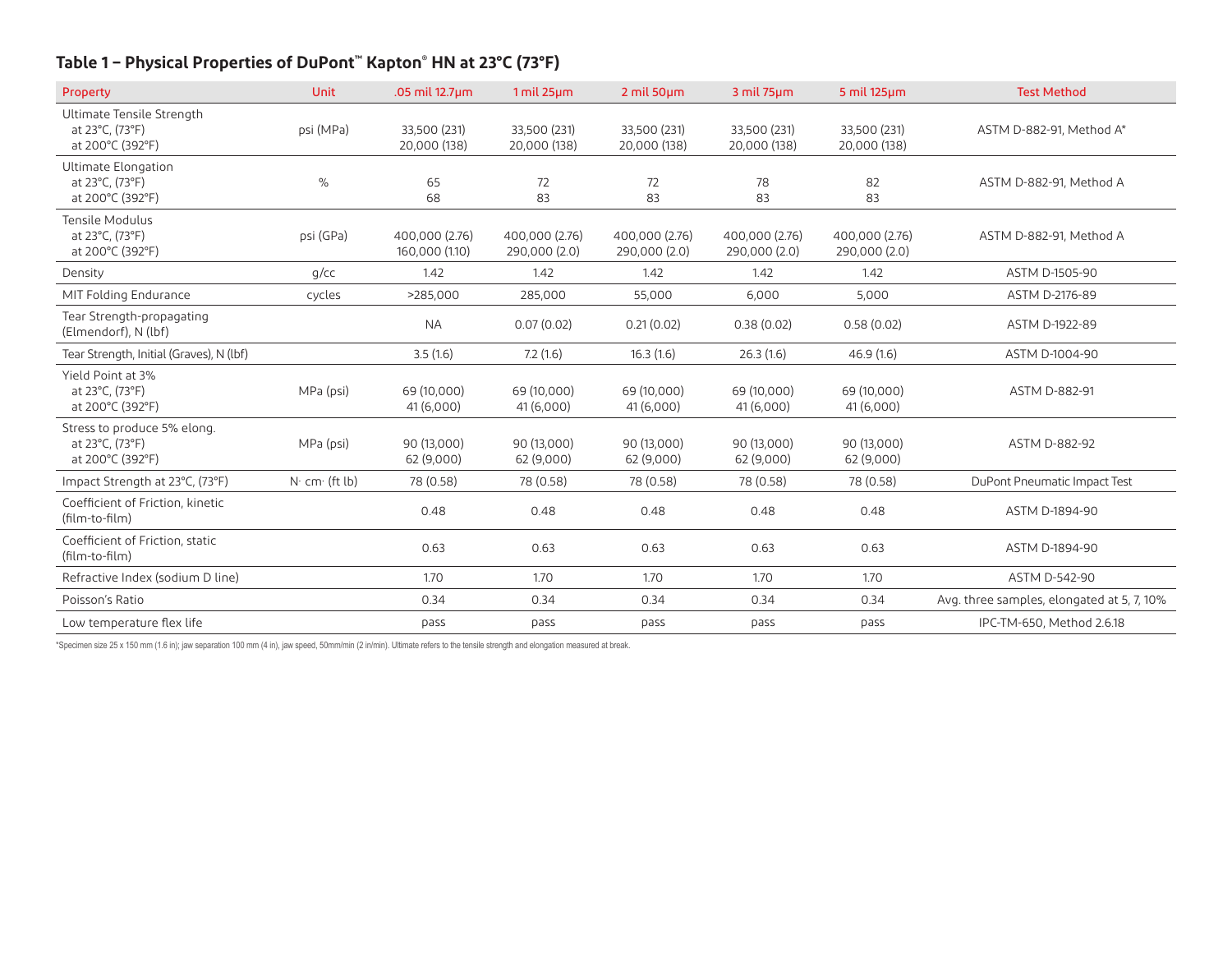# **Table 2 – Thermal Properties of DuPont™ Kapton® HN Film**

| <b>Thermal Property</b>                                                    | <b>Typical Value</b>                                                                                                                                                                                                                            | <b>Test Condition</b>                    | <b>Test Method</b>                          |
|----------------------------------------------------------------------------|-------------------------------------------------------------------------------------------------------------------------------------------------------------------------------------------------------------------------------------------------|------------------------------------------|---------------------------------------------|
| Melting Point                                                              | None                                                                                                                                                                                                                                            | None                                     | ASTM E-794-85 (1989)                        |
| Thermal Coefficient of Linear Expansion                                    | $20$ ppm/ $\degree$ C<br>$(11 ppm)^{\circ}F$                                                                                                                                                                                                    | $-14$ to 38 $^{\circ}$ C<br>(7 to 100°F) | ASTM D-696-91                               |
| Coefficient of Thermal Conductivity, W/m·K<br>cal<br>cm $sec \overline{C}$ | 0.12<br>$2.87 \times 10^{4}$                                                                                                                                                                                                                    | 296K<br>$23^{\circ}$ C                   | ASTM F-433-77 (1987)                        |
| Specific Heat, J/g·K (cal/g· °C)                                           | 1.09(0.261)                                                                                                                                                                                                                                     |                                          | Differential calorimetry                    |
| <b>Heat Sealability</b>                                                    | not heat sealable                                                                                                                                                                                                                               |                                          |                                             |
| Solder Float                                                               | pass                                                                                                                                                                                                                                            |                                          | IPC-TM-650 Method 2.4.13A                   |
| Smoke Generation                                                           | $D_m = 1$                                                                                                                                                                                                                                       | NBS smoke chamber                        | <b>NFPA-258</b>                             |
| Shrinkage, %<br>30 min at 150°C<br>120 min at $400^{\circ}$ C              | 0.17<br>1.25                                                                                                                                                                                                                                    |                                          | IPC-TM-650 Method 2.2.4A;<br>ASTM D-5214-91 |
| Limiting Oxygen Index, %                                                   | $37 - 45$                                                                                                                                                                                                                                       |                                          | ASTM D-2863-87                              |
| Glass Transition Temperature (Tq)                                          | A second order transition occurs in Kapton® between 360°C (680°F) and 410°C (770°F) and is<br>assumed to be the glass transition temperature. Different measurement techniques produce<br>different results within the above temperature range. |                                          |                                             |

# **Table 3 – Typical Electrical Properties of DuPont™ Kapton® HN Film at 23°C (73°F), 50% RH**

| <b>Property Film Gage</b>                                                                                                                                              | <b>Typical Value</b>                                                                                                                               |                                                           | <b>Test Condition</b>                        | <b>Test Method</b>   |
|------------------------------------------------------------------------------------------------------------------------------------------------------------------------|----------------------------------------------------------------------------------------------------------------------------------------------------|-----------------------------------------------------------|----------------------------------------------|----------------------|
| Dielectric Strength<br>$12.7 \,\mu m$ (0.5 mil)<br>$25 \mu m (1 \text{ mil})$<br>$50 \mu m (2 \text{ mil})$<br>$75 \mu m$ (3 mil)<br>$125 \mu m (5 \text{ mil})$       | V/m kV/mm<br>315<br>303<br>240<br>201<br>154                                                                                                       | (V/min)<br>(8000)<br>(7700)<br>(6100)<br>(5100)<br>(3900) | 60 Hz<br>1/4 in electrodes<br>500 V/sec rise | ASTM D-149-91        |
| Dielectric Constant<br>12.7 µm (0.5 mil)<br>$25 \mu m (1 \text{ mil})$<br>50 $\mu$ m (2 mil)<br>$75 \mu m$ (3 mil)<br>$125 \mu m (5 \text{ mil})$                      | 3.4<br>3.4<br>3.4<br>3.5<br>3.5                                                                                                                    |                                                           | 1 kHz                                        | ASTM D-150-92        |
| <b>Dissipation Factor</b><br>$12.7 \,\mu m$ (0.5 mil)<br>$25 \mu m (1 \text{ mil})$<br>50 $\mu$ m (2 mil)<br>$75 \mu m (3 \text{ mil})$<br>$125 \mu m (5 \text{ mil})$ | 0.0016<br>0.0018<br>0.0020<br>0.0020<br>0.0026                                                                                                     |                                                           | 1 kHz                                        | ASTM D-150-92        |
| Volume Resistivity<br>$12.7 \,\mu m$ (0.5 mil)<br>$25 \mu m (1 \text{ mil})$<br>50 $\mu$ m (2 mil)<br>75 µm (3 mil)<br>$125 \mu m (5 \text{ mil})$                     | $\Omega$ .cm <sup>17</sup><br>$1.5 \times 10^{17}$<br>$1.5 \times 10^{17}$<br>$1.5 \times 10^{17}$<br>$1.4 \times 10^{17}$<br>$1.0 \times 10^{17}$ |                                                           |                                              | <b>ASTM D-257-91</b> |